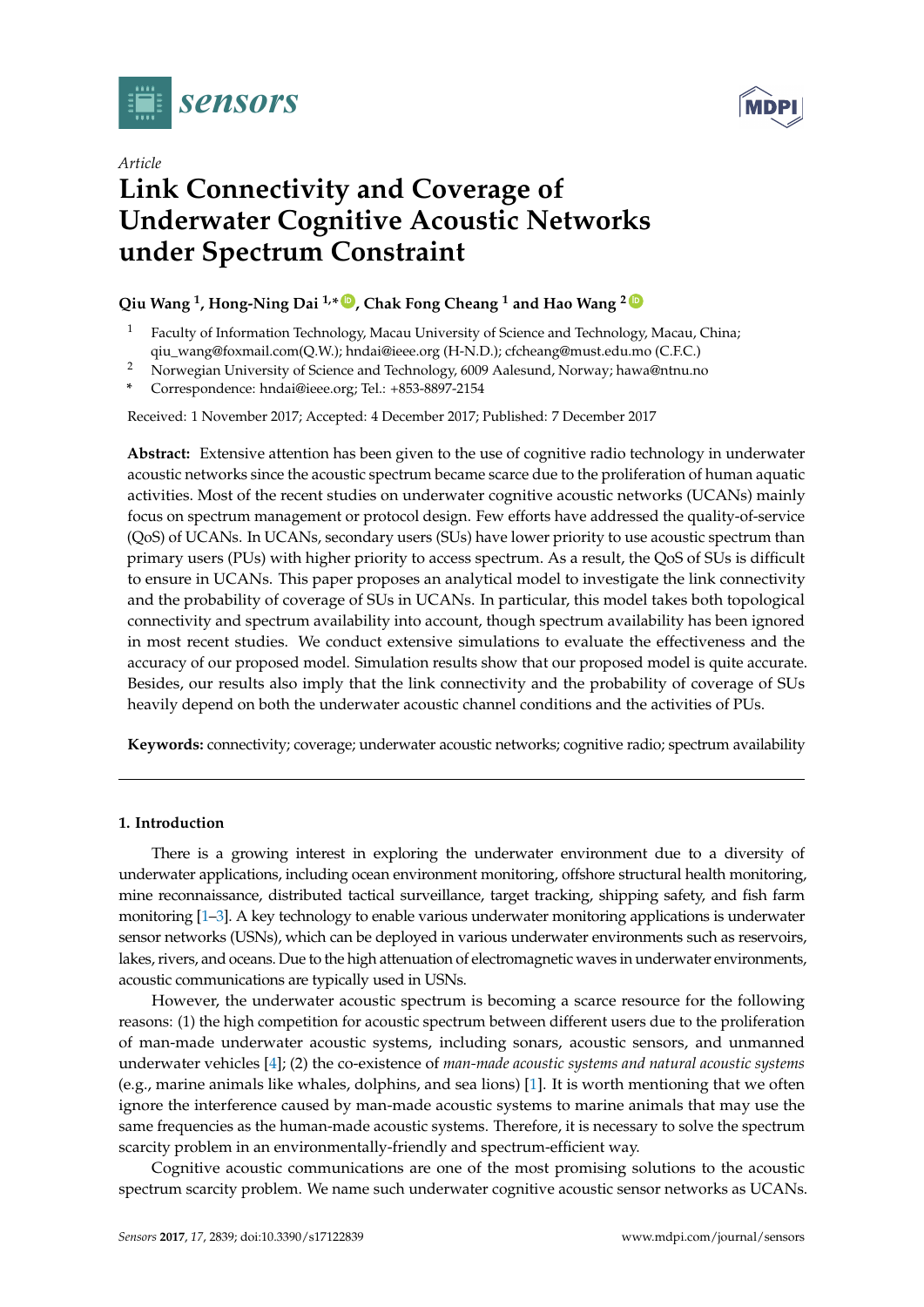In UCANs, there are two types of acoustic spectrum users: primary users (PUs) and secondary users (SUs). PUs (including both artificial and natural acoustic systems) have the higher priority to use the acoustic spectrum. SUs (usually only include artificial acoustic systems) have a lower priority to use acoustic spectrum only when the acoustic spectrum is idle or their communications do not hamper the communications of PUs; the awareness of the existence of PUs can be achieved by using spectrum-detecting technology [\[5\]](#page-13-3). In fact, cognitive radio technology has been well investigated in terrestrial wireless networks. However, underwater acoustic communications are significantly different from terrestrial wireless communication systems due to the unique features of underwater acoustic channels (e.g., frequency-dependent attenuation and long propagation delay). Therefore, UCANs bring new research challenges in investigating cognitive radio technology in underwater environments.

Cognitive acoustic communications have recently received substantial attention. Luo et al. [\[1\]](#page-13-0) summarized the research challenges in underwater cognitive acoustic networks. A dynamic spectrum-borrowing algorithm was proposed in [\[6\]](#page-13-4). Most recently, a receiver-initiated spectrum management system for underwater acoustic networks was developed in [\[7\]](#page-13-5). However, few studies focus on the quality-of-service (QoS) of SUs in UCANs.

Essentially, SUs are spectrum-constrained in UCANs compared with PUs who have a greater chance to access acoustic spectrum than SUs. Therefore, it is more difficult to guarantee the QoS of SUs than that of PUs. One of the most important QoS metrics is the link connectivity and the coverage probability; the former concerns the possibility of whether a pair of nodes can establish a communication link, and the latter concerns the probability that a user is able to achieve a certain threshold signal-to-noise ratio (SNR). *To the best of our knowledge, there is no study on the link connectivity and coverage probability of SUs in underwater cognitive acoustic networks.*

The main goal of this paper is to investigate the link connectivity and coverage of SUs in UCANs. It is non-trivial to analyze the link connectivity and the coverage probability of SUs because of the influence of various ambient factors caused by the complicated underwater acoustic channel and the activities of PUs. The major research contributions can be summarized as follows.

- We develop a novel analytical model to investigate the link connectivity and the coverage probability of SUs in UCANs. We find that the link connectivity and coverage of SUs depends on both the spectrum availability and the topological connectivity, while the spectrum availability has been ignored in most existing works.
- We conduct extensive simulations to verify the accuracy of our proposed model. The simulation results match the analytical results, implying that our proposed model is fairly accurate.
- We observe that the probability of connectivity and the probability of coverage are affected by acoustic signal frequency, various ambient factors (spreading factor and wind speed), and the activity of PUs. Our results also offer some useful insights in designing QoS-aware UCANs.

The rest of this paper is organized as follows. We summarize related works in Section [2.](#page-1-0) Section [3](#page-2-0) presents the system model of UCANs. We analyze the link connectivity and the probability of coverage of SUs in UCANs in Section [4.](#page-3-0) Section [5](#page-6-0) gives the simulation results, considering various factors. Finally, we conclude the paper in Section [6.](#page-12-0)

# <span id="page-1-0"></span>**2. Related Works**

There is a growth of activities exploring aquatic environments such as ponds, lakes, rivers, and oceans. An underwater sensor network (USN) is an important technology enabling us to monitor various underwater environments [\[8](#page-13-6)[–13\]](#page-13-7). USNs consist of sensor nodes that are connected through wired or wireless manners. Compared with wired networks, wireless connection of sensor nodes can greatly reduce the deployment cost and offer the flexibility to different environments [\[14\]](#page-13-8). Due to the high attenuation of EM waves in underwater environments, acoustic communications are more scalable in various aquatic environments due to the high penetration of acoustic signals and the long communication range.

There is a growing interest in investigating cognitive radio technology in UASNs since the acoustic spectrum has become a scarce resource due to the proliferation of human aquatic activities.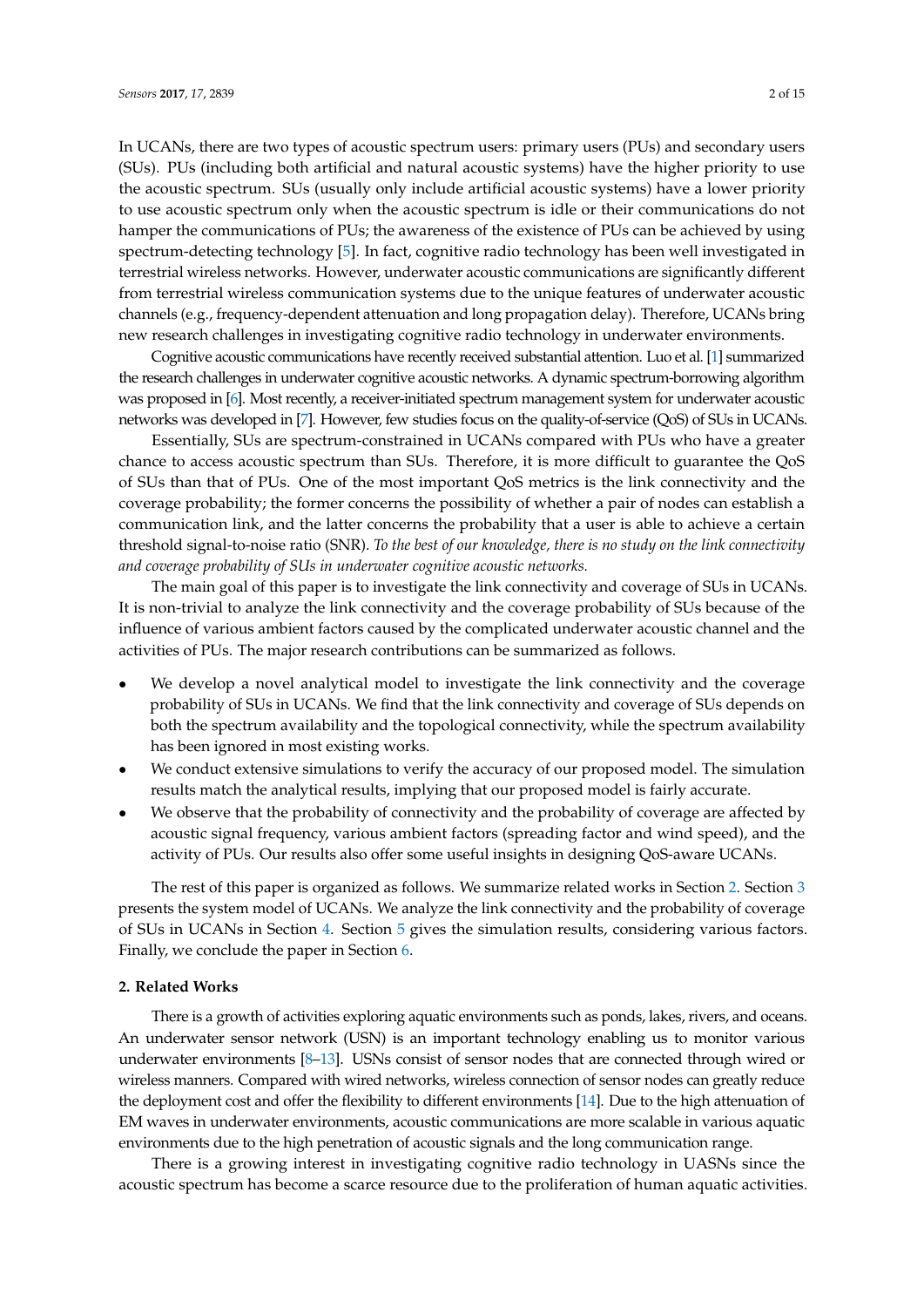Baldo et al. proposed a channel allocation mechanism to efficiently manage acoustic spectrum in UASNs in [\[15\]](#page-13-9). A spectrum signaling approach was proposed for distributed channel allocation for the underwater acoustic networks in [\[16\]](#page-14-0). Bicen et al. proposed a dynamic spectrum sharing mechanism in cognitive radio (in terrestrial wireless networks) in underwater acoustic networks in [\[17\]](#page-14-1). In [\[1\]](#page-13-0), research challenges in applying cognitive radio technology in UASNs are summarized. Meanwhile, a spectrum management mechansism with the integration of physical layer schemes and Media Access Control (MAC) layer schemes was proposed in [\[4\]](#page-13-2). Moreover, Wang et al. proposed a dynamic spectrum borrowing algorithm in [\[6\]](#page-13-4). In [\[18\]](#page-14-2), a novel statistical power adaptation over multiple-input and multiple-output (MIMO) generalized frequency division multiplexing (GFDM) was proposed for underwater acoustic networks. Luo et al. developed a receiver-initiated spectrum management system for underwater acoustic networks in [\[7\]](#page-13-5). In [\[5\]](#page-13-3), a spectrum detecting scheme was developed to avoid the interference to PUs (especially for marine animals like dolphins).

However, few studies have concentrated on quality-of-service (QoS) in cognitive acoustic underwater networks. Since PUs have higher priority to access acoustic spectrum than SUs, the QoS of PUs is often guaranteed. In contrast, SUs are spectrum-constrained. Therefore, the QoS of SUs is difficult to ensure, which nevertheless has been ignored in most of studies on cognitive acoustic underwater networks. Therefore, the goal of this paper is to investigate two of the most important QoS metrics—the link connectivity and the probability of coverage.

# <span id="page-2-0"></span>**3. System Model**

Herein, we first give the problem definition in Section [3.1.](#page-2-1) Then, we introduce the network model in Section [3.2,](#page-3-1) and the underwater channel model in Section [3.3.](#page-3-2)

#### <span id="page-2-1"></span>*3.1. Problem Definition*

Figure [1](#page-2-2) presents an example of UCANs, in which primary users (PUs) denoted by red circles can be natural acoustic systems (e.g., marine mammals) or man-made acoustic communication systems (e.g., underwater sensors), while secondary users (SUs) denoted by blue triangles can be cognitive acoustic communication nodes. SUs can transmit data only when their transmissions do not hamper the communications of PUs. Therefore, some SUs must be silent if there are PUs close to them. For example, as shown in Figure [1,](#page-2-2)  $SU_5$  cannot establish a communication link with  $SU_6$  due to the possible interference to  $PU_3$ , as  $PU_3$  is in close proximity to  $SU_5$ . Similarly,  $SU_1$  and  $SU_2$  cannot connect with each other successfully because of the existence of  $PU_2$ , which is close to both  $SU_1$ and  $SU<sub>2</sub>$ . As illustrated in this typical UCAN, we observe that the link connectivity of SU pairs is more difficult to ensure that of PUs, and consequently SU pairs have a lower probability of coverage. Therefore, we aim to investigate the link connectivity and the probability of coverage of SUs in UCANs in this paper.

<span id="page-2-2"></span>

**Figure 1.** Underwater network model. PU: primary user; SU: secondary user.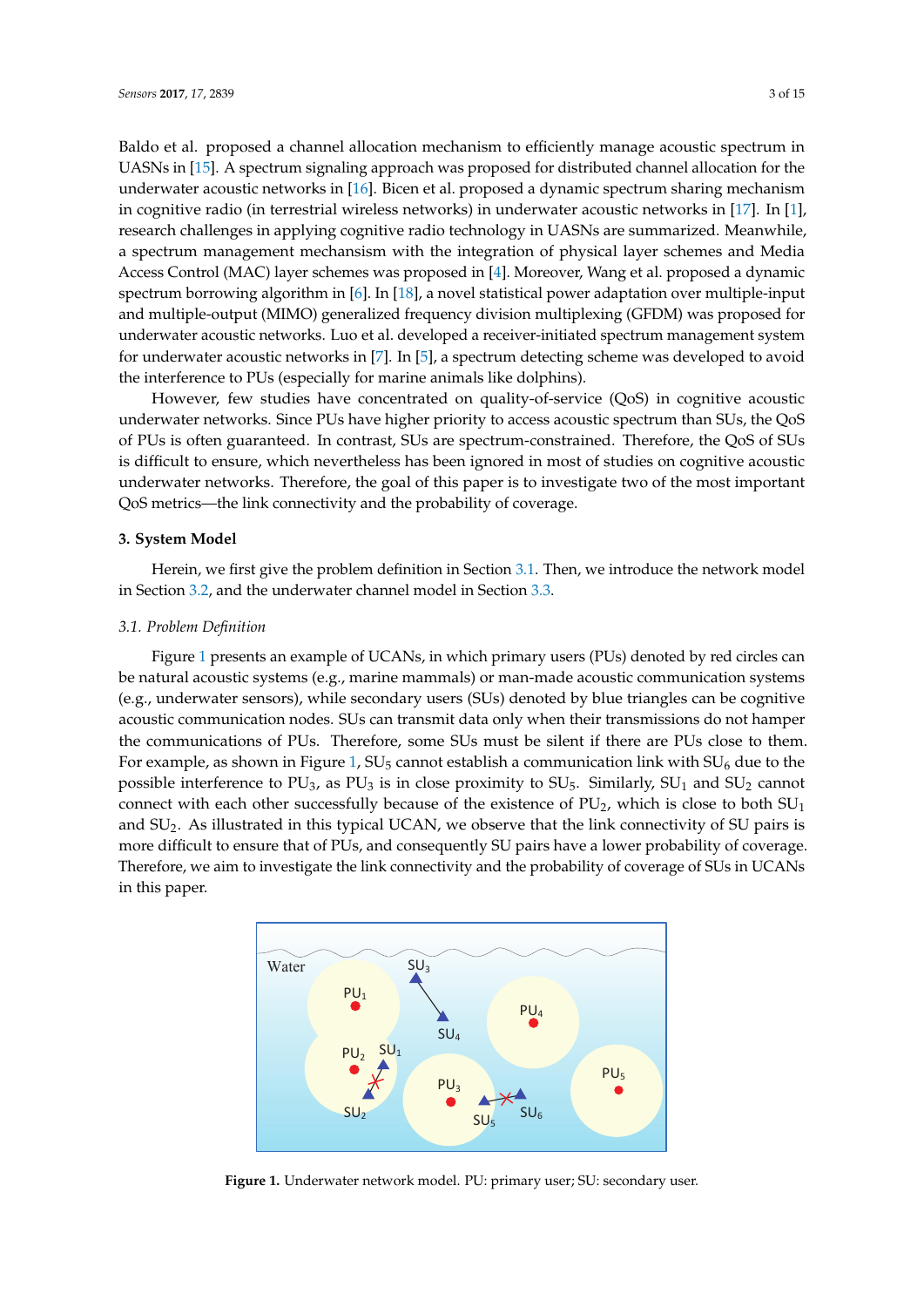#### <span id="page-3-1"></span>*3.2. Network Model*

In our network model, we assume that PUs are distributed according to homogeneous Poisson point process (HPPPs) with intensity  $\lambda_p$  [\[19\]](#page-14-3). Each PU radiates the identical power, denoted by *Pp*. Since we are concerned with the link connectivity and the probability of coverage of an SU pair, we consider that this SU pair is located at the center of this network within a 2-D plane; this assumption is consistent with the sophisticated stochastic geometric method proposed in [\[20\]](#page-14-4). We consider that a secondary transmitter sends a packet, with the power denoted by *P<sup>s</sup>* .

#### <span id="page-3-2"></span>*3.3. Channel Model*

In the underwater environment, acoustic signal experiences both attenuation and ambient noise. We adopt a classic channel model first presented in [\[21\]](#page-14-5). This model has been widely used in most previous studies, such as [\[5,](#page-13-3)[22](#page-14-6)[–28\]](#page-14-7). In order to ensure that the paper is self-contained, we present the channel model including the attenuation component in Appendix [A](#page-12-1) and the ambient noise component in Appendix [B.](#page-12-2)

# <span id="page-3-0"></span>**4. Analysis of Link Connectivity and Probability of Coverage**

In this paper, we evaluate the link connectivity of SUs in UCANs by probability of connection, which is defined as follows:

**Definition 1.** *Probability of connection is the probability that two SUs can successfully establish a bidirectional link.*

It is worth mentioning that we consider a bidirectional link in this paper because it is more general than previous works, as most communications between a transmitter and a receiver require an acknowledgement (i.e., ACK) [\[4](#page-13-2)[,7\]](#page-13-5).

In UCANs, two SUs can successfully establish a bidirectional link if and only if the following two conditions are satisfied:

- (1) Both of the SUs can connect topologically;
- (2) Both of the SUs have the spectrum.

Essentially, condition (1) requires that the transmission range of each SU covers each other, and condition (2) requires each SU to obtain the spectrum. Therefore, we first analyse the topological connection condition in Section [4.1.](#page-3-3) We then derive the probability that two SUs have the spectrum in Section [4.2.](#page-4-0) We next obtain the probability of connection of two SUs in Section [4.3.](#page-6-1) Finally, we analyze the probability of coverage in Section [4.4.](#page-6-2)

#### <span id="page-3-3"></span>*4.1. Topological Connection Condition*

We define the probability that two SUs can topologically connect each other by  $p_{ton}$ , which can be expressed as

$$
p_{top} = \mathbb{P}[SNR_{dB} \ge \delta_s], \tag{1}
$$

where *SNRdB* is the signal-to-noise ratio in dB between a pair of SUs, and *δ<sup>s</sup>* is the threshold that a receiver can successfully received information.

The signal-to-noise ratio between a pair of SUs, denoted by *SNR*, can be expressed as follows:

<span id="page-3-4"></span>
$$
SNR = \frac{P_s}{\int\limits_B A(r, f) df \int\limits_B N(f) df'}
$$
\n(2)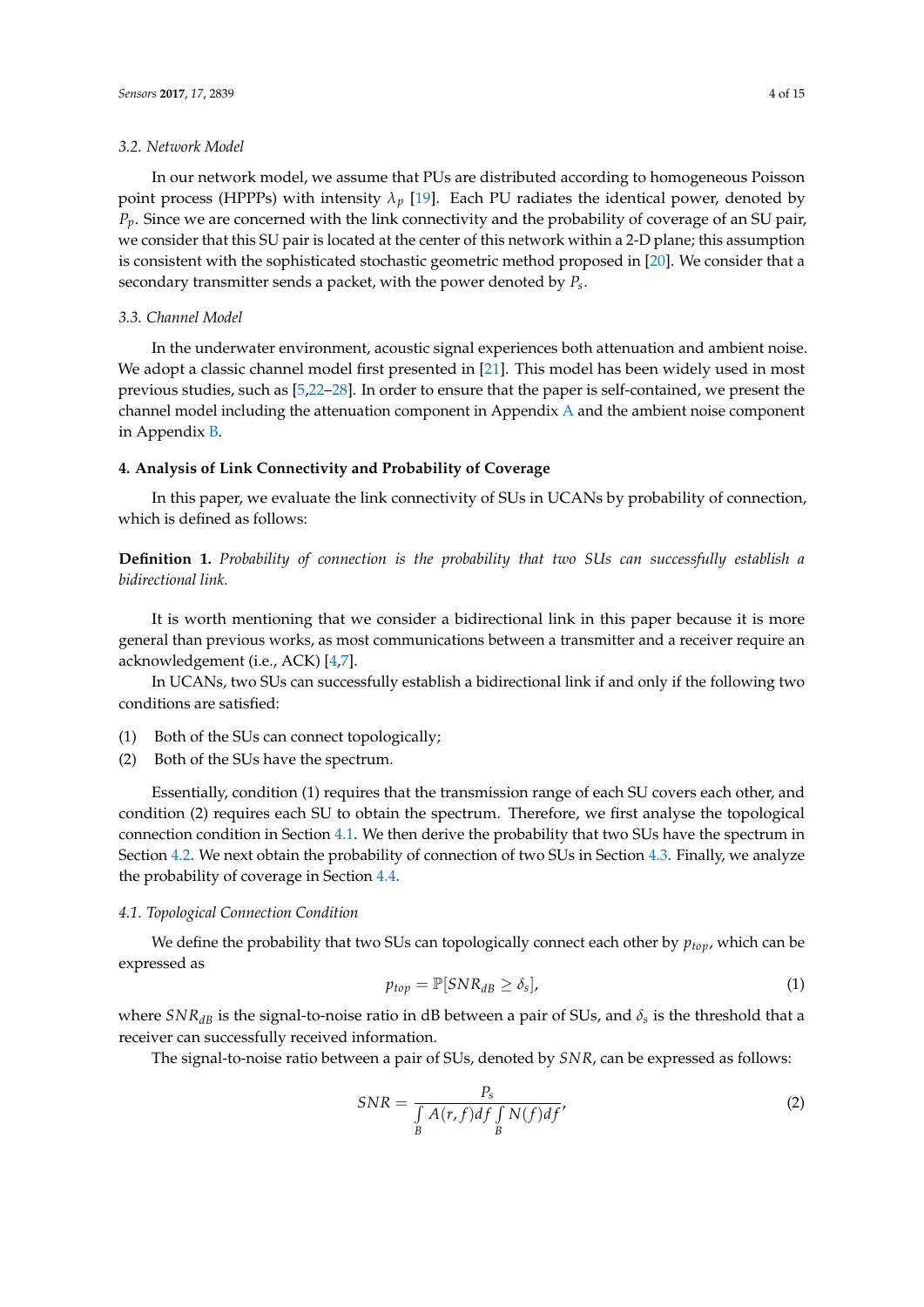where *B* represents the bandwidth used in UCANs. Since we are concerned with the relationship between frequency *f* and *SNR*, we normalize the bandwidth. Thus, Equation [\(2\)](#page-3-4) can be simplified to

$$
SNR = \frac{P_s}{A(r, f)N(f)}.\tag{3}
$$

Then,  $SNR_{dB}$  can be expressed as

<span id="page-4-1"></span>
$$
SNR_{dB} = 10 \log P_s - 10 \log A(r, f) - 10 \log N(f). \tag{4}
$$

Combining Equation [\(4\)](#page-4-1) and Equation [\(A2\)](#page-12-3) (as defined in Appendix [A\)](#page-12-1), we can have *ptop* as follows,

<span id="page-4-2"></span>
$$
p_{top} = \mathbb{P}[k \cdot 10\log r + r \cdot 10\log \alpha(f) + 10\log N(f) \le 10\log P_s - \delta_s].
$$
\n(5)

We can see that the left-hand-side (LHS) of the inequality in Equation [\(5\)](#page-4-2) is an increasing function of the distance *r*. If we let LHS of the inequality be equal to RHS, we can have the *maximum communication distance r*max. However, since the inequality is a transcendental function of *r*, it is impossible to get a closed-form expression of  $r_{\text{max}}$ . Therefore, we calculate the numerical results of  $r_{\text{max}}$ . After setting  $\delta$ <sup>*s*</sup> = 20 dB [\[29\]](#page-14-8) and *P*<sup>*p*</sup> = 110 dB, we obtain the numerical results of *r*<sub>max</sub> with different frequency *f*, spreading factor  $k$ , and wind speed  $w$ , as shown in Figure [2.](#page-4-3) From Figure [2,](#page-4-3) we can see that  $r_{\text{max}}$  varies with *f*. In particular, a higher value of *f* leads to a lower value of  $r_{\text{max}}$ . Moreover, a higher wind speed *w* results in a lower *r*max. This is because a higher wind speed brings higher noise according to the underwater acoustic channel model. Furthermore, if we compare Figure [2a](#page-4-3) with Figure [2b](#page-4-3), we can find that *r*max decreases with the increased spreading factor *k*.

<span id="page-4-3"></span>

Figure 2. Maximum communication distance  $r_{\text{max}}$  (km) with different spreading factor *k* and wind speed *w* (m/s) when  $s = 1$ ,  $P_s = 100$  dB, and  $\delta_s = 20$  dB. (a)  $k = 1$ ; (b)  $k = 2$ .

According to the above analysis, we have *ptop* given as follows,

$$
p_{top} = \begin{cases} 1 & r \le r_{\text{max}} \\ 0 & r > r_{\text{max}} \end{cases}.
$$
 (6)

#### <span id="page-4-0"></span>*4.2. Spectrum Availability*

Next, we analyze the spectrum availability of a pair of SUs. In UCANs, in order to avoid interference from SUs to PUs, a spectrum sensing process has to be conducted at SUs before transmissions are initiated [\[5,](#page-13-3)[30\]](#page-14-9). During the spectrum sensing process, we assume that if the SNR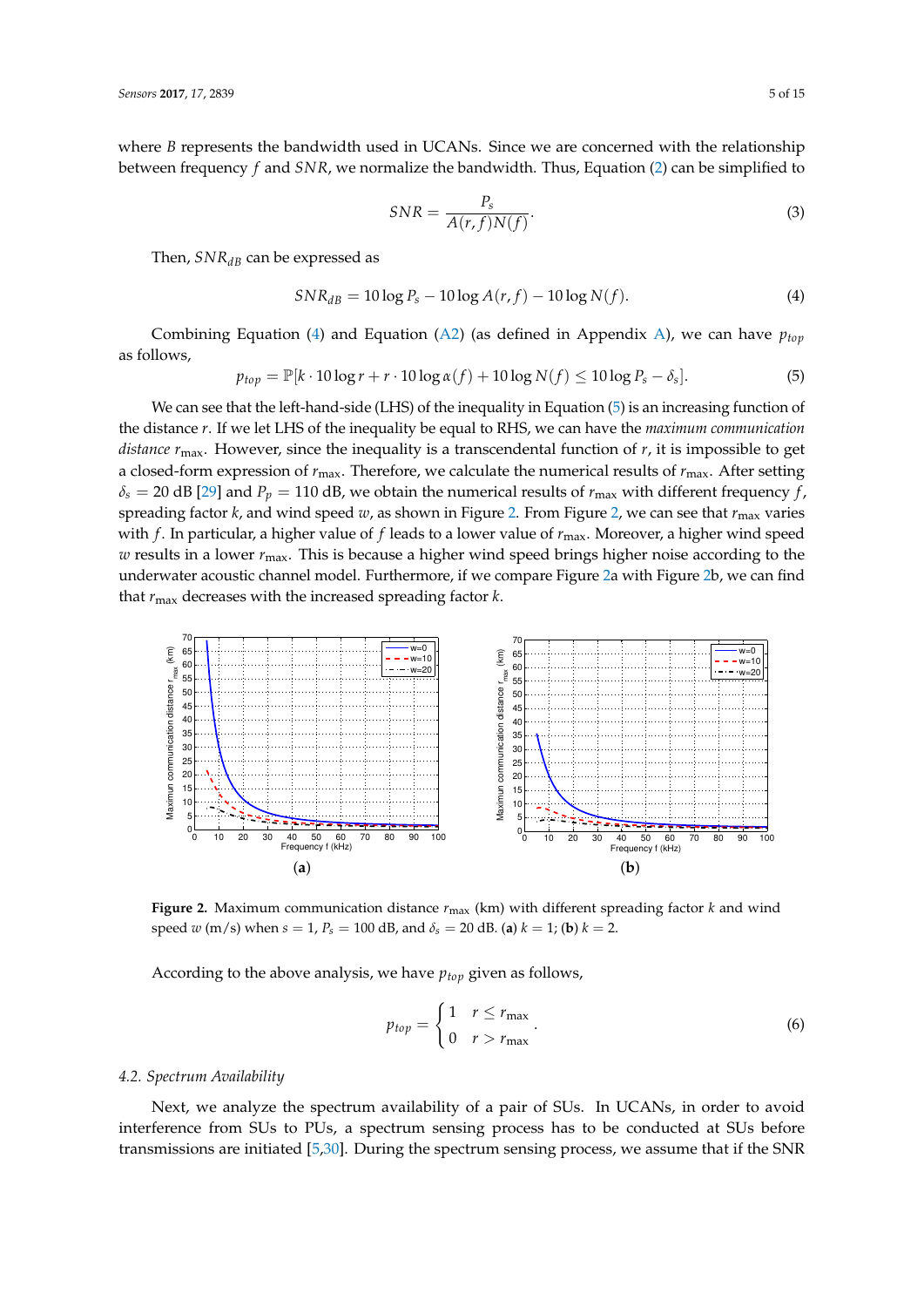(dB) at an SU is no less than a detection threshold  $\delta_d$  (dB), the SU must be silent (i.e., it cannot transmit data). In other words, an SU cannot have spectrum if the following condition is satisfied:

<span id="page-5-0"></span>
$$
SNR_{dB} = 10\log P_p - 10\log A(r, f) - 10\log N(f) \ge \delta_d. \tag{7}
$$

Similar to the calculation of  $r_{\text{max}}$ , if we let LHS of Equation [\(7\)](#page-5-0) be equal to RHS and combine with Equations [\(A2\)](#page-12-3)–[\(A5\)](#page-13-10) (defined in [A](#page-12-1)ppendixes A and [B\)](#page-12-2) and Equation [\(7\)](#page-5-0), we can then obtain the *detection range* of an SU, which is defined as the maximum distance that an SU can detect PUs, denoted by *r<sup>d</sup>* . Similar to *r*max, we can obtain the numerical values of *r<sup>d</sup>* . In particular, Figure [3](#page-5-1) shows a detection region of a pair of SUs (e.g.,  $SU_1$  and  $SU_2$ ). As shown in Figure [3,](#page-5-1) the detection region of each SU is a circle with a radius of *detection range r<sup>d</sup>* . We observe that a pair of SUs can have the spectrum if both of the following conditions are satisfied:

- (1) No PUs in the detection region of  $SU<sub>1</sub>$ ;
- <span id="page-5-1"></span>(2) No PUs in the detection region of  $SU<sub>2</sub>$ .



**Figure 3.** Detection region of a pair of SUs.

According to the fact that PUs follow HPPP, we can have the probability that two SUs can have the spectrum, denoted by *pspe*, as follows:

<span id="page-5-3"></span>
$$
p_{spe} = e^{-S\lambda_p},\tag{8}
$$

where *S* is the area of the detection region of two SUs, depicted as the blue region as shown in Figure [3.](#page-5-1) We can see from Figure [3](#page-5-1) that *S* is a piecewise function of the distance *r*. Then, *S* can be expressed as:

<span id="page-5-2"></span>
$$
S = \begin{cases} \pi r_d^2 + (\pi - \theta_0) r_d^2 + r_d \sin(\frac{\theta_0}{2}) r & r \le 2r_d \\ 2\pi r_d^2 & r > 2r_d \end{cases}
$$
(9)

where  $\theta_0 = 2 \arccos \frac{r}{2r_d}$ .

After combining Equation [\(9\)](#page-5-2) with Equation [\(8\)](#page-5-3), we can have *pspe* as follows:

<span id="page-5-4"></span>
$$
p_{spe} = \begin{cases} e^{\left(\pi r_d^2 + (\pi - \theta_0)r_d^2 + r_d \sin\left(\frac{\theta_0}{2}\right)r\right)\lambda_p} & r \le 2r_d \\ e^{2\pi r_d^2 \lambda_p} & r > 2r_d \end{cases}.
$$
 (10)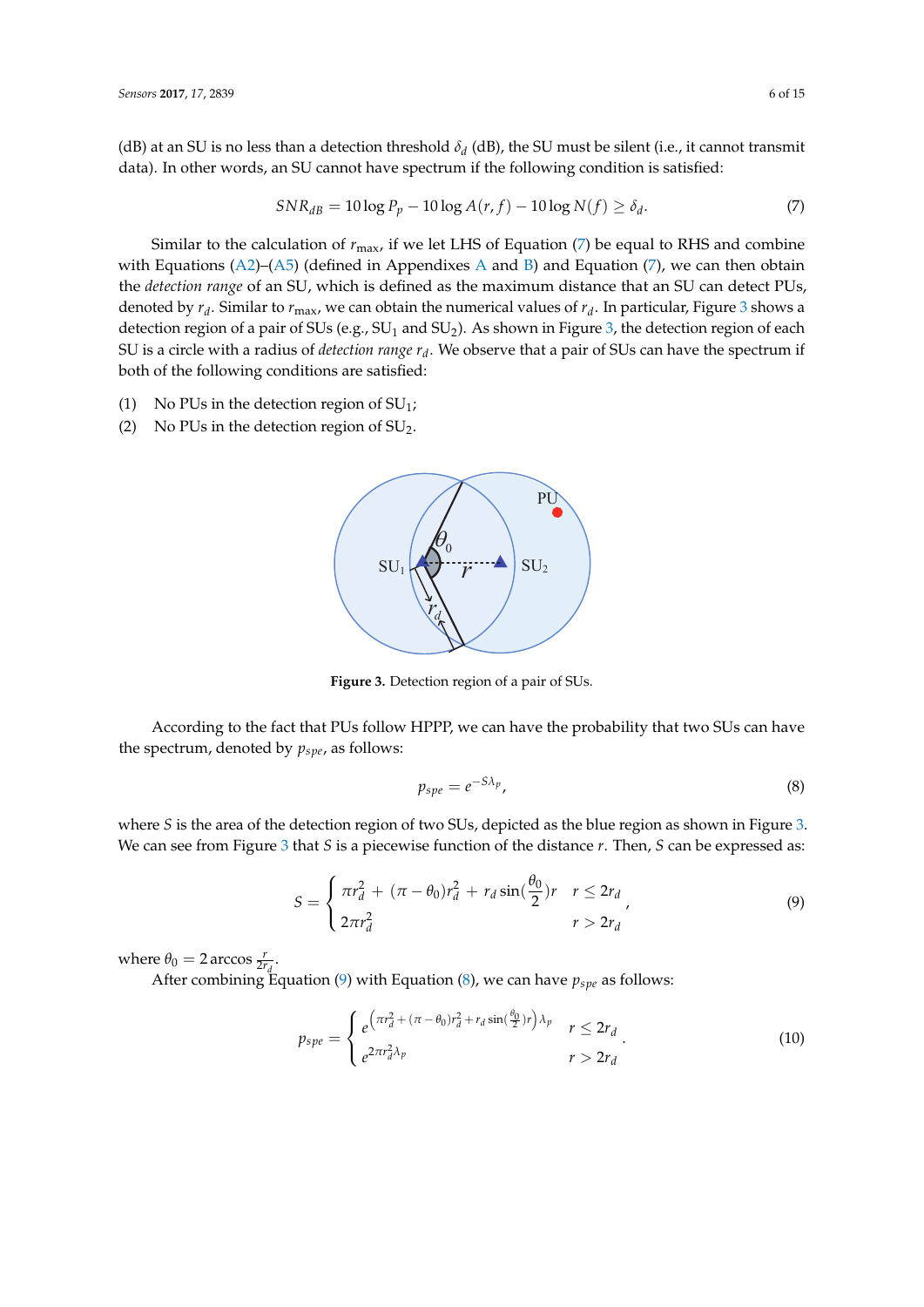#### <span id="page-6-1"></span>*4.3. Link Connectivity*

We denote the probability of connection of an SU pair by *pcon*. According to the above analysis of the maximum communication distance  $r_{\text{max}}$  in Section [4.1](#page-3-3) and the probability that a pair of SUs have the spectrum  $p_{spe}$  in Section [4.2,](#page-4-0) we have the  $p_{con}$  as follows:

<span id="page-6-3"></span>
$$
p_{con} = \begin{cases} p_{spe} & r \le r_{\text{max}} \\ 0 & r > r_{\text{max}} \end{cases}.
$$
 (11)

Combining Equation [\(11\)](#page-6-3) with Equation [\(10\)](#page-5-4), we can obtain  $p_{con}$  if  $2r_d < r_{max}$  as follows:

<span id="page-6-5"></span>
$$
p_{con} = p_{top} \cdot p_{spe} = \begin{cases} e^{\left(\pi r_d^2 + (\pi - \theta_0)r_d^2 + r_d \sin(\frac{\theta_0}{2})r\right)\lambda_p} & r \le 2r_d\\ e^{2\pi r_d^2 \lambda_p} & 2r_d < r \le r_{\text{max}}\\ 0 & r > r_{\text{max}} \end{cases}
$$
(12)

If  $2r_d > r_{\text{max}}$ ,  $p_{con}$  can be expressed as:

<span id="page-6-6"></span>
$$
p_{con} = \begin{cases} e^{(\pi r_d^2 + (\pi - \theta_0)r_d^2 + r_d \sin(\frac{\theta_0}{2})r)} \lambda_p & r \le r_{\text{max}} \\ 0 & r > r_{\text{max}} \end{cases}.
$$
 (13)

# <span id="page-6-2"></span>*4.4. Probability of Coverage*

In traditional terrestrial cellular networks, the probability of coverage is defined as the probability that the received signal-to-interference-plus-noise ratio (SINR) is higher than a threshold [\[20\]](#page-14-4). Specifically, for cellular networks with a distribution of distance between a user and a base station, the probability of coverage is the expectation (in terms of the distance between a user and a base station) of the probability that the received SINR is higher than a threshold [\[20\]](#page-14-4). However, for SUs in UCANs, if signal from an SU can cover another SU (i.e., an SU can connect with another SU), it needs two conditions: (1) SUs can topologically connect to each other (refer to Section [4.1\)](#page-3-3); (2) both SUs have the spectrum (refer to Section [4.2\)](#page-4-0). Therefore, in contrast to terrestrial cellular networks, we originally define the probability of coverage of SUs in UCANs as the expectation (in terms of the distance between two SUs) of the probability that an SU can connect with another SU. Then, the probability of coverage, denoted by *pcov*, can be expressed as follows:

<span id="page-6-4"></span>
$$
p_{cov} = E_r[p_{con}], \t\t(14)
$$

where  $E_r[*]$  is the expectation of  $*$  in terms of the distance  $r$ .

We assume that the distance between a pair of SUs *r* follows the uniform distribution in (0, *R<sup>d</sup>* ], where  $R_d$  is the maximum distance of  $r$ . Then, Equation [\(14\)](#page-6-4) can be expressed by

$$
p_{cov} = \int_0^{R_d} p_{con} \cdot f_r(r) dr = \int_0^{R_d} p_{con} \frac{1}{R_d} dr,
$$
 (15)

where  $f_r(r)$  is the probability distribution function (PDF) of *r* and  $p_{con}$  is given by Equations [\(12\)](#page-6-5) and [\(13\)](#page-6-6).

#### <span id="page-6-0"></span>**5. Simulations**

In this section, we conducted extensive simulations to evaluate the accuracy and the effectiveness of our proposed analytical model on the link connectivity and the probability of coverage in UCANs. In particular, we describe the simulation method in Section [5.1.](#page-7-0) We then present the simulation results on the link connectivity and the probability of coverage in Sections [5.2](#page-8-0) and [5.3,](#page-10-0) respectively. Finally, we discuss the implications of our results and point out the future directions in Section [5.4.](#page-11-0)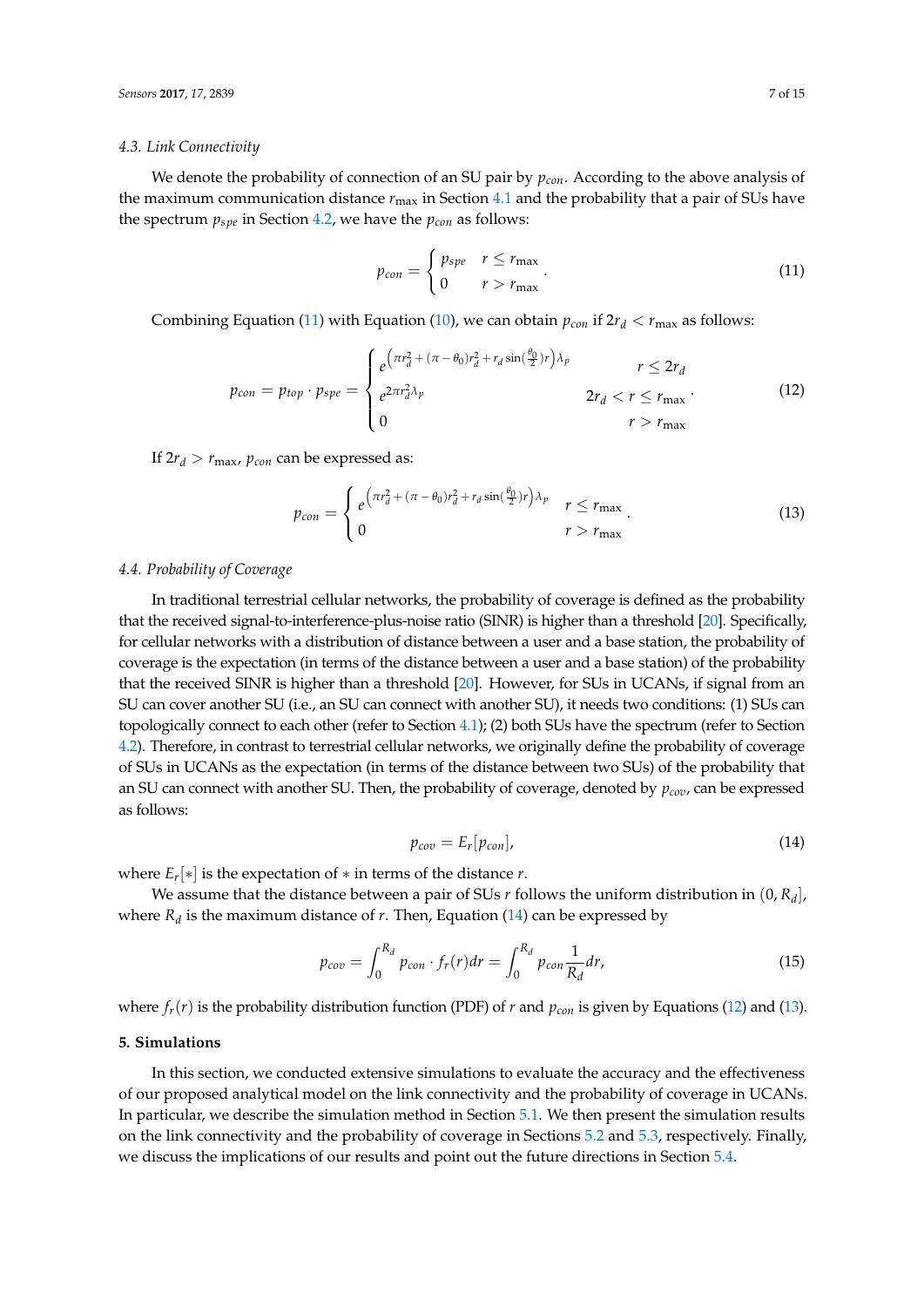#### <span id="page-7-0"></span>*5.1. Simulation Method*

When we conducted this simulation-based study to evaluate the accuracy of our proposed models, it was necessary to conduct extensive simulations. In particular, PUs are distributed according to HPPP in a plane of area 200  $\times$  200 km<sup>2</sup>. Figure [4](#page-7-1) shows a random topology of a simulation snapshot, where red circles denote PUs, and blue triangles denote SUs (the distance between a pair of SUs is *r*). Then, the probability of connectivity  $p_{con}^s$  of simulations can be acquired by

$$
p_{con}^s = \frac{\text{\# topologies that an SU pair can connect successfully}}{\Omega},\tag{16}
$$

where # denotes "the number of". Note that we denote the simulation result by  $p_{con}^s$  in order to differentiate it from the analytical one. Once system parameters are chosen, we will repeat the same experiment with different random topology of PUs for  $\Omega$  times. As indicated in Bettstetter's seminar work [\[31\]](#page-14-10), to obtain an approximated result to the analytical one, we need to choose a large enough  $\Omega$  (theoretically  $\Omega \to \infty$ ). However, it is extremely time-consuming to obtain such results. In this paper, we choose  $\Omega$  = 20,000 (which was shown to be large enough in a recent work [\[32\]](#page-14-11)). More specifically, Table [1](#page-7-2) shows a comparison between the simulation results with  $\Omega = 20,000$  and those with  $\Omega = 500$ . We can observe from Table [1](#page-7-2) that the average deviation for simulation results with  $\Omega$  = 20,000 is only 1.56% (fairly close to the theoretical results), while that with  $\Omega = 500$  is 8.35%.

<span id="page-7-1"></span>

**Figure 4.** Random topology of a simulation snapshot of underwater cognitive acoustic sensor networks (UCANs), where red circles denote PUs and blue triangles denote SUs.

<span id="page-7-2"></span>**Table 1.** Deviation of  $p_{con}^s$  between simulation results (with different values of  $\Omega$ ) and analytical results. System parameters are set as  $f = 20$  kHz,  $P_p = 110$  dB,  $P_s = 100$  dB,  $\lambda_p = 0.003$ ,  $k = 1$ ,  $w = 0$  m/s,  $s = 1$ ,  $\delta_s = 20$  dB, and  $\delta_d = 20$  dB.

|                    |        | Analytical Value Simulation Value with $\Omega = 500$ | Simulation Value with $\Omega = 20,000$ |
|--------------------|--------|-------------------------------------------------------|-----------------------------------------|
| $r=1$ km           | 0.1758 | 0.1520(13.53%)                                        | $0.1726(0.18\%)$                        |
| $r = 2$ km         | 0.1624 | $0.1640(0.99\%)$                                      | $0.1612(0.74\%)$                        |
| $r = 3 \text{ km}$ | 0.1500 | $0.1560(4.00\%)$                                      | $0.1454(3.07\%)$                        |
| $r = 4$ km         | 0.1386 | $0.1180(14.86\%)$                                     | $0.1417(2.24\%)$                        |
| Average deviation  |        | $8.35\%$                                              | $1.56\%$                                |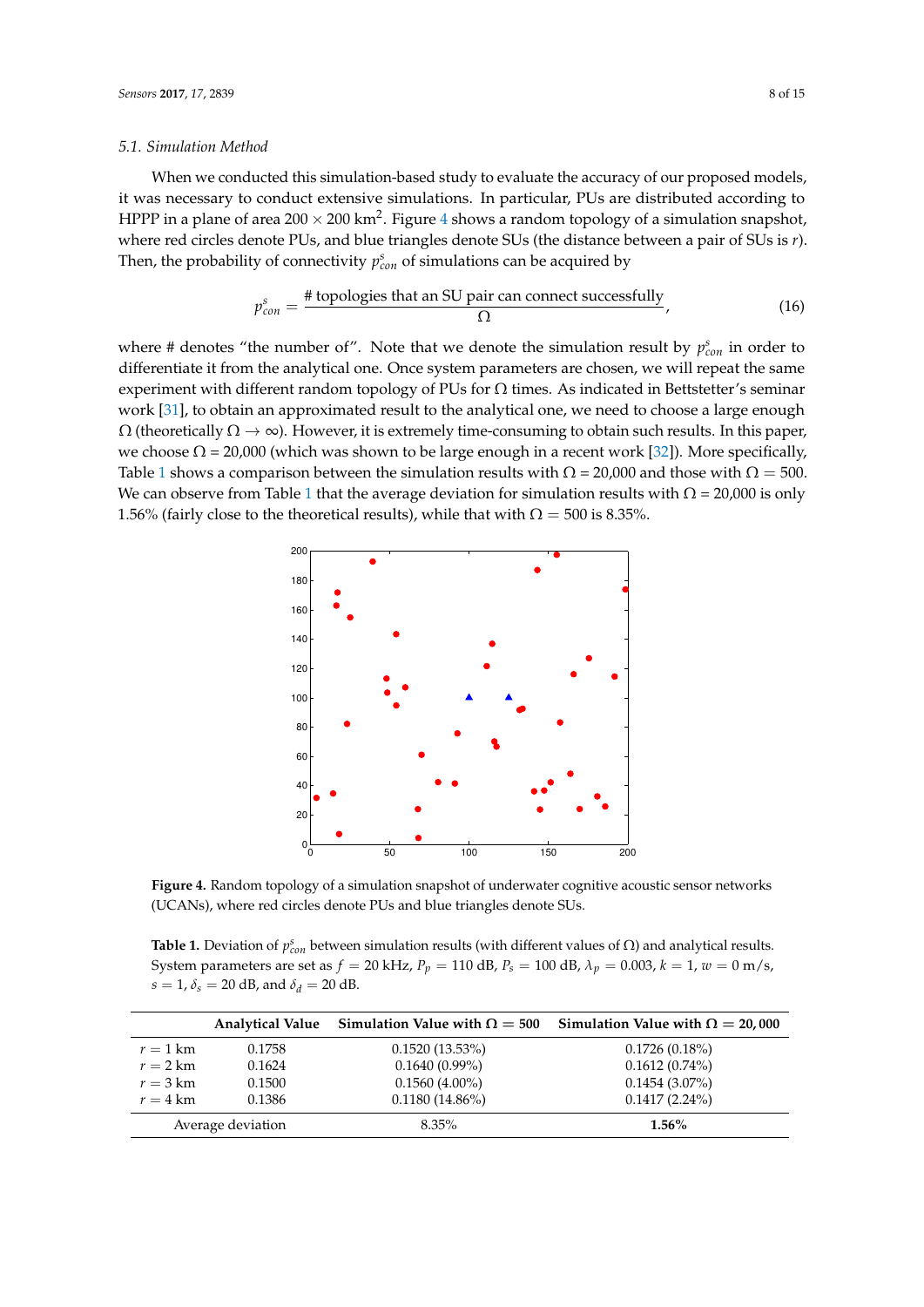# <span id="page-8-0"></span>*5.2. Probability of Connection*

# 5.2.1. Impacts of Ambient Environment

Figure [5](#page-9-0) shows the results of the probability of connection  $p_{\text{con}}$  versus distance  $r$  with different spreading factor *k* and wind speed *w*, where curves represent analytical results and markers represent simulation results. We can see that there is an excellent agreement between analytical results and simulation results, indicating that our analytical model is accurate. It is worth noting that *pcon* drops to 0 when distance *r* reaches the maximum communication range *r*max, matching the aforementioned results in Equations [\(12\)](#page-6-5) and [\(13\)](#page-6-6).

Firstly, we make a horizontal comparison of *pcon* with different values of *k* and identical values of *w*. *We observe that the increment of k results in the higher pcon within the maximum communication range*  $r_{\text{max}}$ . For example, when aligning Figure [5a](#page-9-0) and Figure [5b](#page-9-0) together, we can find that  $p_{con}$  with  $k = 2$ is larger than that with  $k = 1$  at the same frequency. This is because larger spreading factor  $k$  results in higher attenuation and smaller value of *r<sup>d</sup>* , consequently leading to higher spectrum availability. Moreover, *we also observe that the maximum communication range r*max *with larger k is also shorter than that with smaller k*. Take Figure [5a](#page-9-0),b as an example again. The maximum communication range *r*max with  $k = 2$  and  $f = 20$  kHz is 9 km, smaller than that with  $k = 1$  and the same frequency (i.e., 11 km).

Secondly, we make a vertical comparison of *pcon* with identical values of *k* and different values of *w*. *We observe that the increment of w leads to the higher pcon within the maximum communication range*  $r_{\text{max}}$ . Take Figure [5c](#page-9-0), e as an example. We can see that  $p_{con}$  with  $w = 20$  m/s is larger than that with  $w = 10$  m/s at the same frequency (e.g.,  $f = 20$  kHz). This is because the larger value of *w* results in the smaller value of *r<sup>d</sup>* , consequently leading to the higher spectrum availability. *Another observation is that the maximum communication range r*max *with larger w is also shorter than that with smaller w*. For example, when aligning Figure [5c](#page-9-0) and Figure [5e](#page-9-0) together,  $r_{\text{max}}$  with  $w = 20$  m/s and  $f = 20$  kHz is 4 km (i.e., smaller than that with  $w = 10$  m/s and the same frequency).

Thirdly, we make a comparison of *pcon* with different values of frequency *f* . *We observe that when frequency f increases, pcon within r*max *also increases*. Take Figure [5a](#page-9-0) as an example again. When *f* increases from 20 kHz to 80 kHz, though *r*max becomes shorter, *pcon* within *r*max increases. This phenomenon may be owing to the fact that with a higher frequency, SUs have a shorter communication range, resulting in a higher spectrum availability and consequently enhancing the connectivity. This result implies that a proper frequency is necessary to ensure a higher probability of connection with the given communication range of SUs.



**Figure 5.** *Cont.*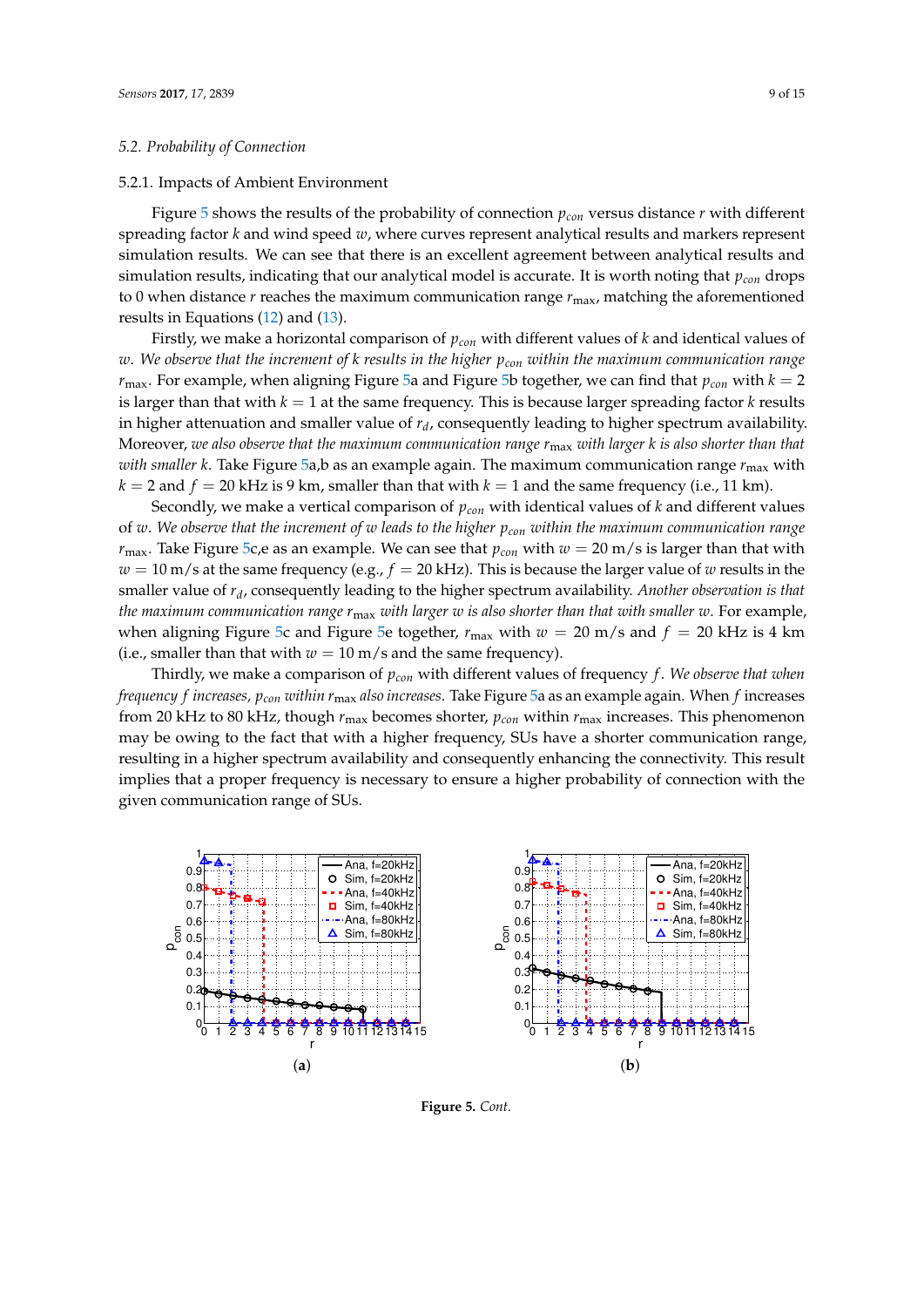<span id="page-9-0"></span>

**Figure 5.** Probability of connection  $p_{con}$  versus distance  $r$  with different spreading factor  $k$  and wind speed *w*. System parameters are set as  $P_p = 110$  dB,  $P_s = 100$  dB,  $\lambda_p = 0.003$ ,  $s = 1$ ,  $\delta_s = 20$  dB, and *δ<sup>d</sup>* = 20 dB. (**a**) *k* = 1, *w* = 0 m/s; (**b**) *k* = 2, *w* = 0 m/s; (**c**) *k* = 1, *w* = 10 m/s; (**d**) *k* = 2, *w* = 10 m/s; (**e**)  $k = 1$ ,  $w = 20$  m/s; (**f**)  $k = 2$ ,  $w = 20$  m/s.

In summary, we observe that frequency *f* and ambient environment factors such as spreading factor *k* and wind speed *w* have a significant influence on the link connectivity of SUs in UCANs.

# 5.2.2. Impacts of PUs

<span id="page-9-1"></span>Figure [6](#page-9-1) shows the probability of connection  $p_{con}$  versus distance  $r$  with different intensity of PUs *λ*<sub>*p*</sub>. We observe that  $p_{con}$  decreases with the increased intensity  $λ_p$ . This may owe to the fact that the higher intensity of PUs leads to the lower spectrum availability of SUs.



**Figure 6.** Probability of connection  $p_{con}$  versus distance  $r$  with different intensity of PUs  $\lambda_p$ . System parameters are set as  $k = 1$ ,  $w = 10$  m/s,  $f = 30$  kHz,  $P_p = 110$  dB,  $P_s = 100$  dB,  $s = 1$ ,  $\delta_s = 20$  dB and  $\delta_d = 20$  dB.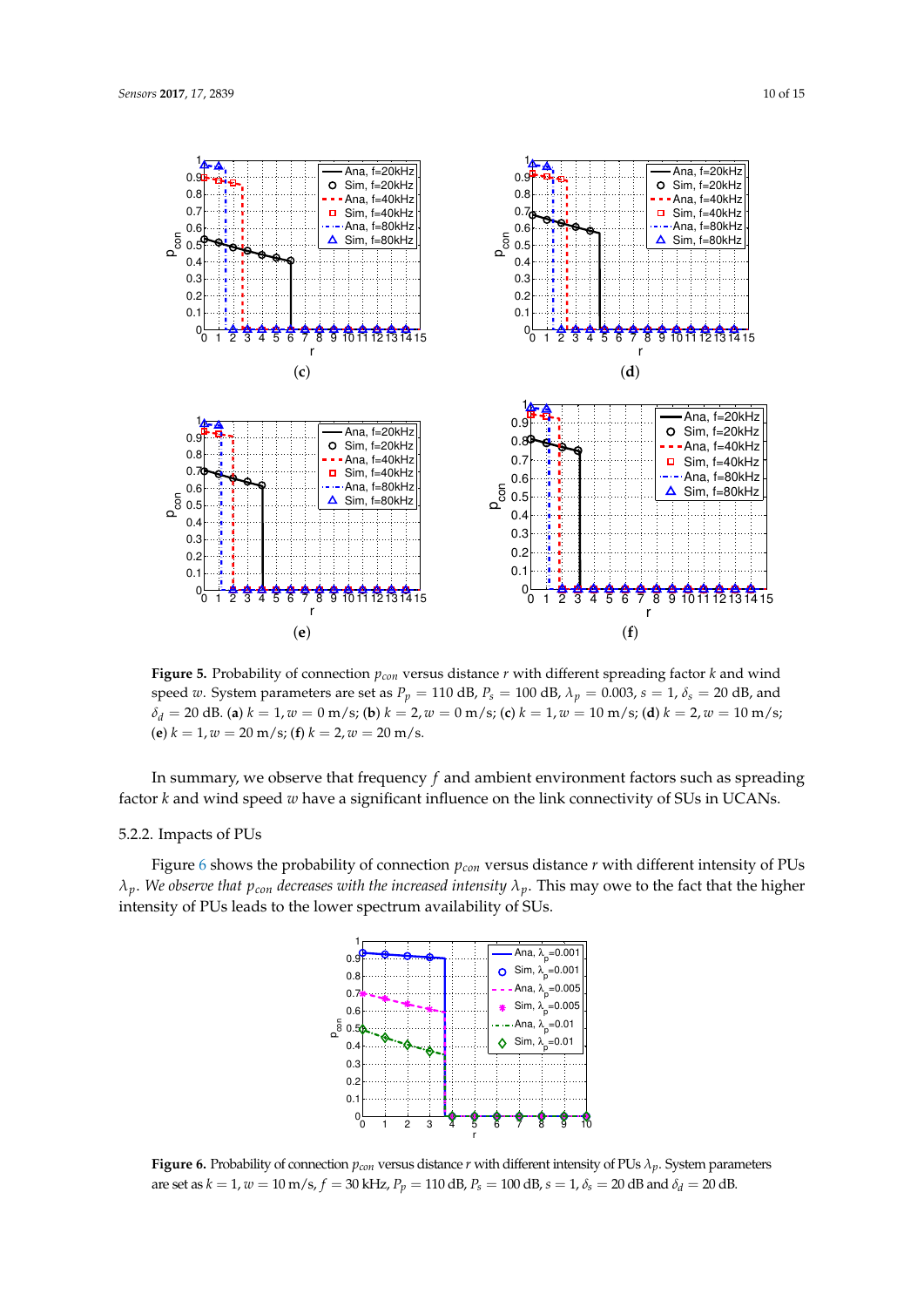<span id="page-10-1"></span>Figure [7](#page-10-1) shows the probability of connection *pcon* with different values of the transmission power of PUs *Pp*. *We observe that pcon decreases with the increased transmission power Pp.* This is because PUs with higher *P<sup>p</sup>* can cause higher interference to SUs (in other words, they are more easily detected by SUs according to the detect and avoid protocol), and consequently SUs have less chance to transmit.



**Figure 7.** Probability of connection  $p_{con}$  versus distance  $r$  with different transmission power of PUs *P*<sup>*p*</sup>. System parameters are set as  $k = 1$ ,  $w = 10$  m/s,  $λ$ <sup>*p*</sup> = 0.005,  $f = 30$  kHz,  $P_s = 100$  dB,  $s = 1$ ,  $\delta$ <sub>*s*</sub> = 20 dB, and  $\delta$ *d* = 20 dB.

#### <span id="page-10-0"></span>*5.3. Probability of Coverage*

<span id="page-10-2"></span>Figure [8](#page-10-2) shows the probability of coverage *pcov* versus frequency *f* with different values of spread factor *k* and wind factor *w*. We can see that the probability of coverage varies with different acoustic frequencies. In particular, *pcov* increases with the increased frequency when frequency is relatively low. After  $p_{cov}$  reaches the peak,  $p_{cov}$  starts to decrease with the increased frequency. Moreover, the peak values of *pcov* decrease with the increased factors of *k* and *w*.



**Figure 8.** Coverage *pcov* versus frequency *f* with different spreading factor *k* and wind speed *w*. System parameters are set as  $R_d = 12$  km,  $P_p = 110$  dB,  $P_s = 100$  dB,  $\lambda_p = 0.003$ ,  $s = 1$ ,  $\delta_s = 20$  dB, and  $\delta_d = 20$  dB.

Figure [9](#page-11-1) shows the probability of coverage *pcov* versus frequency *f* with different values of intensity of PUs *λp*, and Figure [10](#page-11-2) shows the probability of coverage *pcov* versus frequency *f* with different transmission power of PUs  $P_p$ . It can be seen from Figures [9](#page-11-1) and [10](#page-11-2) that  $p_{cov}$  decreases with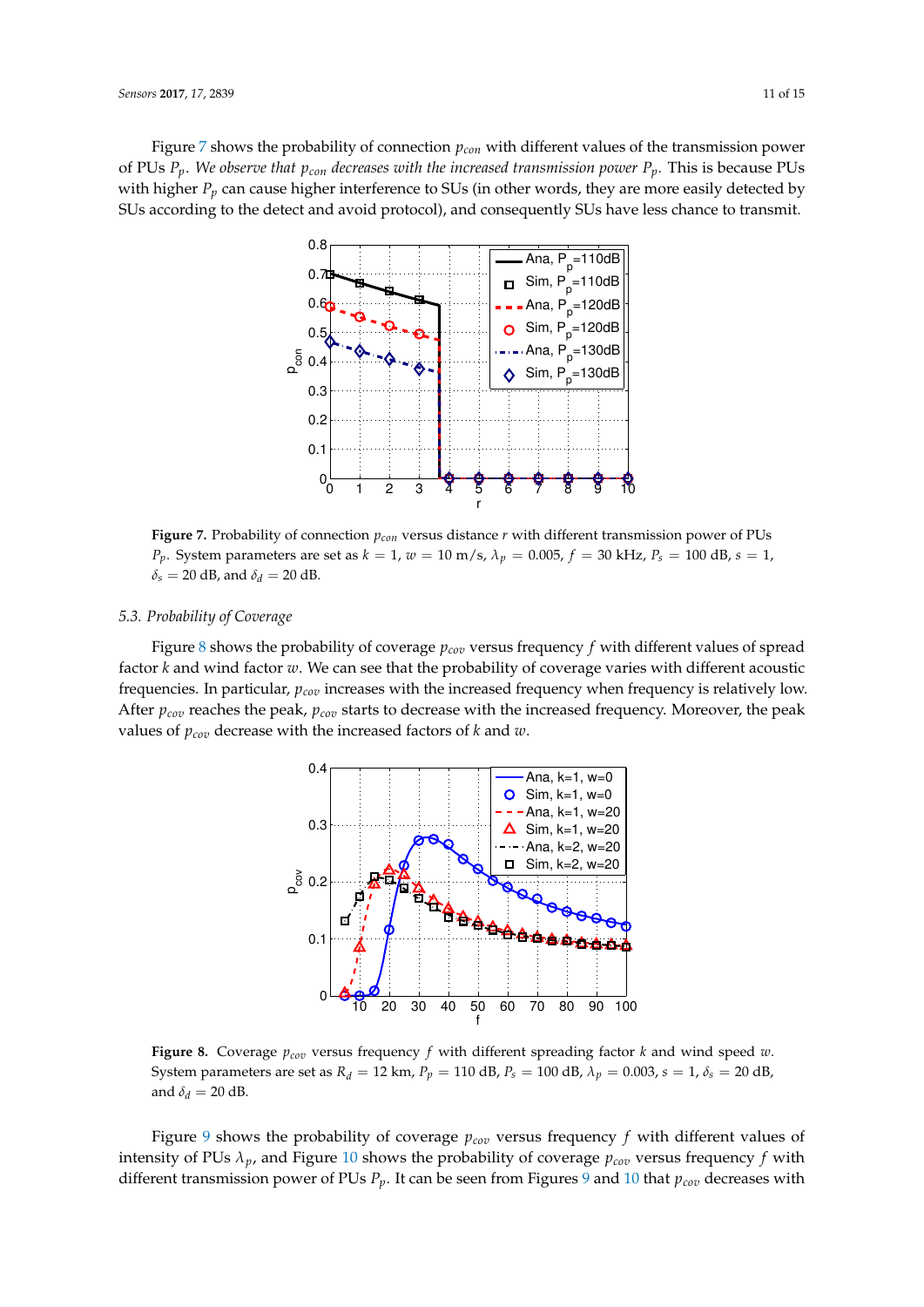<span id="page-11-1"></span>a higher  $\lambda_p$  or  $P_p$ , implying that the probability of coverage of SUs are significantly affected by PUs. Moreover, the peak value of  $p_{cov}$  also varies with different values of  $\lambda_p$  and  $P_p$ .



<span id="page-11-2"></span>**Figure 9.** Coverage  $p_{cov}$  versus frequency f with different  $\lambda_p$ . System parameters are set as  $R_d = 12$  km,  $P_p = 110$  dB,  $P_s = 100$  dB,  $s = 1$ ,  $k = 1$ ,  $w = 10$  m/s,  $\delta_s = 20$  dB, and  $\delta_d = 20$  dB.



**Figure 10.** Coverage  $p_{cov}$  versus frequency  $f$  with different power of PUs  $P_p$ . System parameters are set as  $R_d = 12$  km,  $P_s = 100$  dB,  $\lambda_p = 0.003$ ,  $k = 1$ ,  $w = 10$  m/s,  $s = 1$ ,  $\delta_s = 20$  dB, and  $\delta_d = 20$  dB.

#### <span id="page-11-0"></span>*5.4. Discussion and Future Works*

The above results show that both the link connectivity and probability of SUs in UCANs heavily depend on acoustic signal frequency, underwater environment factors, and the activities of PUs. Therefore, when system parameters as well as underwater environment are given, our analysis (i.e., *pcon* and *pcov*) can be used to find a proper signal frequency to acquire the optimal values for the link connectivity and the probability of coverage. Meanwhile, our results also offer an implication on optimizing the network throughput of SUs in UCANs. For example, if we assume SU pairs (i.e., both ST and SR) follow HPPP with intensity  $\lambda_s$  in our UCAN model, the spatial throughput of SUs can be expressed by  $p_{con} \lambda_s \log(1+\delta_s)$  (the spatial throughput is defined in [\[33\]](#page-14-12). We observe that the throughput of SUs is proportional to *pcon*.

In addition to the analysis of QoS metrics of UCANs, there are many interesting topics in UCANs. For example, how to design effective Medium Access Control (MAC) protocols, considering spectrum constraint [\[4](#page-13-2)[,7](#page-13-5)[,11](#page-13-11)[,13\]](#page-13-7). Another issue is to design effective and efficient routing schemes [\[34\]](#page-14-13) while considering the spectrum constraint. Our study presented in this paper has paved the way for the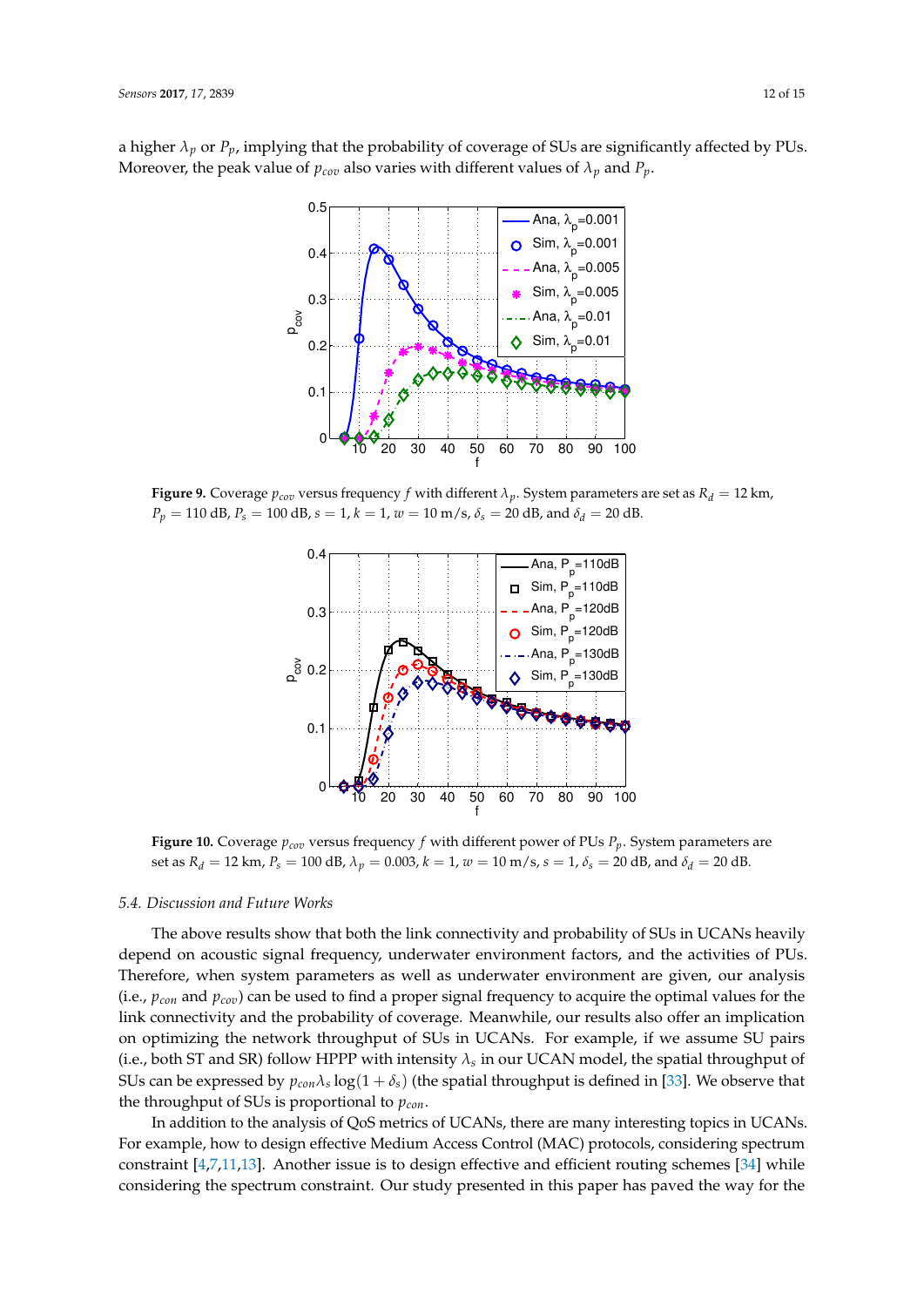solutions to these research problems. For example, we can obtain the whole network topology once the link connectivity of each SU pair is obtained and we can then design the routing schemes based on the available topology.

#### <span id="page-12-0"></span>**6. Conclusions**

In this paper, we investigate the link connectivity and the probability of coverage of secondary users in underwater cognitive acoustic networks (UCANs). In particular, we propose an analytical model to analyze the above QoS metrics of SUs in UCANs. This model takes both topological connectivity and spectrum availability into account. The extensive simulations validate the accuracy of our model. From the results, we observe that both the link connectivity and the probability of coverage of SUs in UCANs depend on frequency *f* , spreading factor *k*, and wind speed *w*. Meanwhile, both the link connectivity and the probability of coverage of SUs in UCANs are also significantly influenced by the activities of PUs (in terms of the intensity of PUs and transmission power of PUs).

**Acknowledgments:** The work described in this paper was partially supported by Macao Science and Technology Development Fund under Grant No. 096/2013/A3, the National Natural Science Foundation of China under Grant No. 61672170 and the Science and Technology Planning Project of Guangdong Province under Grant No. 2017A050501035. The authors would like to express their appreciation for Gordon K.-T. Hon for his thoughtful discussions. The authors would also like to thank the anonymous reviewers for their constructive comments.

**Author Contributions:** Qiu Wang proposed the idea, derived the results and wrote the paper. Hong-Ning Dai supervised the work and revised versions. Chak Fong Cheang contributed to the initial idea and proofreading the article. Hao Wang gave valuable suggestions on the motivation of conducting analysis on link connectivity of underwater cognitive acoustic networks and assisted in revising the paper.

**Conflicts of Interest:** The authors declare no conflict of interest.

#### <span id="page-12-1"></span>**Appendix A. Attenuation**

The attenuation underwater acoustic networks can be expressed as follows:

<span id="page-12-4"></span>
$$
A(r, f) = r^k \alpha(f)^r,
$$
 (A1)

where *r* is the distance between a transmitter and a receiver,  $\alpha(f)$  is an absorption coefficient of frequency *f* , *k* is a spreading factor (ranging from 1 to 2). Note that the different values of *k* describe the different scenarios of geometry of propagation:  $k = 1$  for cylindrical spreading;  $k = 2$  for spherical spreading.

Then, Equation  $(A1)$  can be expressed in dB as follows:

<span id="page-12-3"></span>
$$
10\log A(r, f) = k \cdot 10\log r + r \cdot 10\log \alpha(f). \tag{A2}
$$

Generally, if the frequency *f* is above a few hundred Hz, the absorption coefficient 10 log *α*(*f*) in dB/km for *f* in kHz can be expressed as follows [\[21\]](#page-14-5):

$$
10\log\alpha(f) = 0.11 \cdot \frac{f^2}{1+f^2} + 44\frac{f^2}{4100+f^2} + 2.75 \cdot 10^{-4}f^2 + 0.003.
$$
 (A3)

# <span id="page-12-2"></span>**Appendix B. Ambient Noise**

Usually, the ambient noise in underwater environments is modeled by four kinds of sources: turbulence, shipping activities, waves, and thermal noise [\[22\]](#page-14-6). Specifically, the noise caused by shipping activities depends on activity factor *s* (ranging from 0 to 1). The noise of waves, brought by wind, can be expressed as a function of wind speed *w* (m/s). Then, the formula between power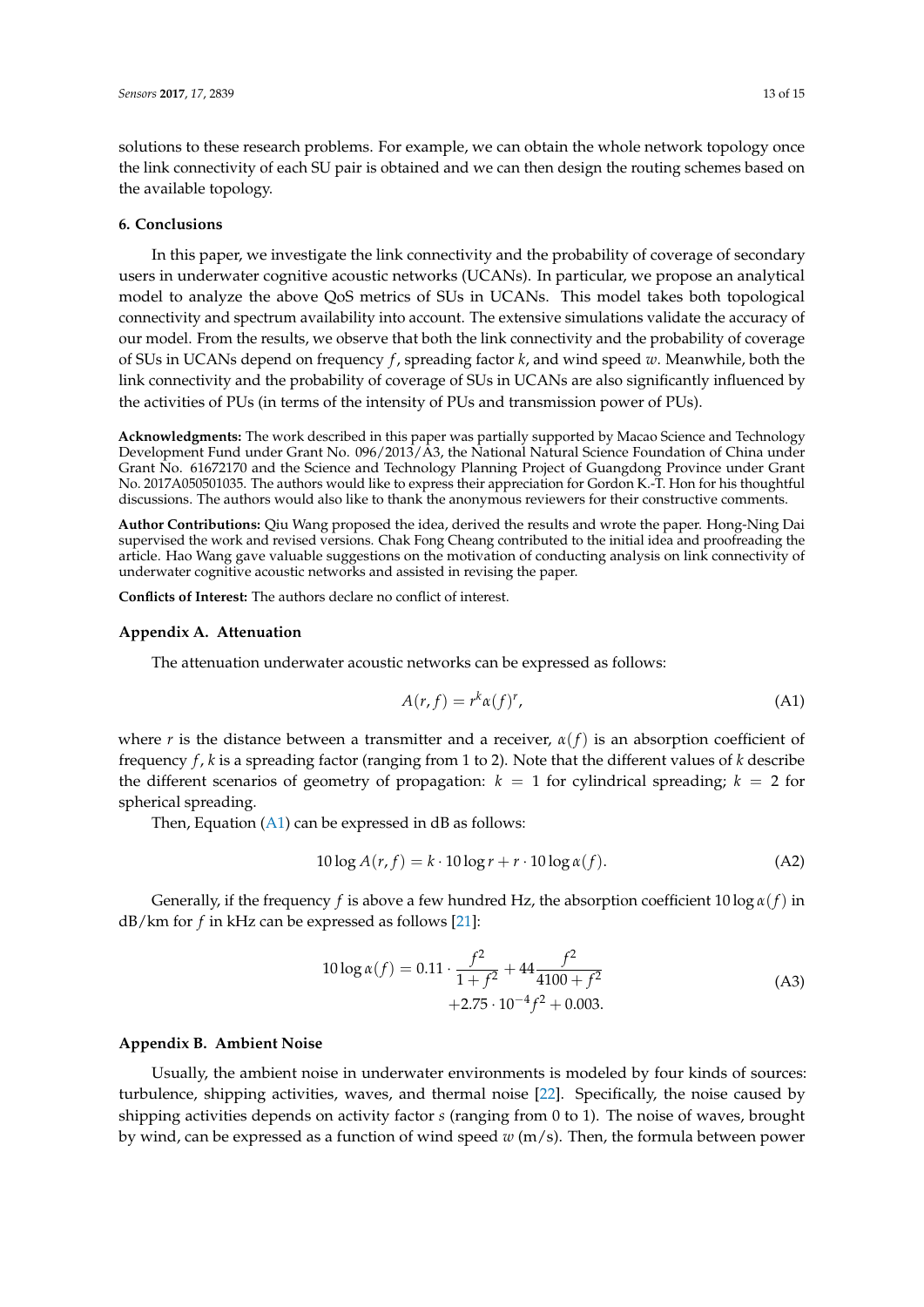spectral density of the four noise sources and frequency in kHz in dB re  $\mu$  Pa per Hz are given by [\[29\]](#page-14-8) as follows:

$$
10\log N_t(f) = 17 - 30\log(f),
$$
  
\n
$$
10\log N_s(f) = 40 + 20(s - 0.5) + 26\log(f) - 60\log(f + 0.03),
$$
  
\n
$$
10\log N_w(f) = 50 + 7.5w^{1/2} + 20\log(f) - 40\log(f + 0.4),
$$
  
\n
$$
10\log N_{th}(f) = -15 + 20\log(f),
$$
\n(A4)

where  $N_t(f)$ ,  $N_s(f)$ ,  $N_w(f)$ , and  $N_{th}(f)$  express the noise produced by turbulence, shipping activity, wind, and thermal, respectively.

Then the total noise can be expressed as:

<span id="page-13-10"></span>
$$
10\log N(f) = 10\log(N_t(f) + N_s(f) + N_w(f) + N_{th}(f)).
$$
\n(A5)

# **References**

- <span id="page-13-0"></span>1. Luo, Y.; Pu, L.; Zuba, M.; Peng, Z.; Cui, J.H. Challenges and opportunities of underwater cognitive acoustic networks. *IEEE Trans. Emerg. Top. Comput.* **2014**, *2*, 198–211.
- 2. Wang, H.; Osen, O.; Li, G.; Li, W.; Dai, H.N.; Zeng, W. Big Data and Industrial Internet of Things for the Maritime Industry in Northwestern Norway. In Proceedings of the IEEE Region 10 Conference (TENCON), Macao, China, 1–4 November 2015.
- <span id="page-13-1"></span>3. Lloret, J.; Garcia, M.; Sendra, S.; Lloret, G. An underwater wireless group-based sensor network for marine fish farms sustainability monitoring. *Telecommun. Syst.* **2015**, *60*, 67–84.
- <span id="page-13-2"></span>4. Luo, Y.; Pu, L.; Peng, Z.; Zhu, Y.; Cui, J.H. RISM: An efficient spectrum management system for underwater cognitive acoustic networks. In Proceedings of the 2014 Eleventh Annual IEEE International Conference on Sensing, Communication, and Networking (SECON), Singapore, 30 June–3 July 2014; pp. 414–422.
- <span id="page-13-3"></span>5. Li, X.; Sun, Y.; Guo, Y.; Fu, X.; Pan, M. Dolphins First: Dolphin-Aware Communications in Multi-Hop Underwater Cognitive Acoustic Networks. *IEEE Trans. Wirel. Commun.* **2017**, *16*, 2043–2056.
- <span id="page-13-4"></span>6. Wang, D.; Zhang, Y.; Hu, X.; Zhang, R.; Su, W.; Xie, Y. A dynamic spectrum decision algorithm for underwater cognitive acoustic networks. In Proceedings of the 11th ACM International Conference on Underwater Networks & Systems, Shanghai, China, 24–26 October 2016; ACM: New York, NY, USA, 2016; p. 3.
- <span id="page-13-5"></span>7. Luo, Y.; Pu, L.; Mo, H.; Zhu, Y.; Peng, Z.; Cui, J.H. Receiver-initiated spectrum management for underwater cognitive acoustic network. *IEEE Trans. Mob. Comput.* **2017**, *16*, 198–212.
- <span id="page-13-6"></span>8. Pompili, D.; Melodia, T.; Akyildiz, I. Distributed Routing Algorithms for Underwater Acoustic Sensor Networks. *IEEE Trans. Wirel. Commun.* **2010**, *9*, 2934–2944.
- 9. Rahman, R.H.; Benson, C.; Frater, M. Routing Protocols for Underwater Ad Hoc Networks. In Proceedings of the IEEE Oceans, Yeosu, Korea, 21–24 May 2012.
- 10. Lloret, J. Underwater Sensor Nodes and Networks. *Sensors* **2013**, *13*, 11782–11796.
- <span id="page-13-11"></span>11. Mandal, P.; De, S. New Reservation Multiaccess Protocols for Underwater Wireless Ad Hoc Sensor Networks. *IEEE J. Ocean. Eng.* **2015**, *40*, 277–291.
- 12. Javaid, N.; Jafri, M.R.; Ahmed, S.; Jamil, M.; Khan, Z.A.; Qasim, U.; Al-Saleh, S.S. Delay-Sensitive Routing Schemes for Underwater Acoustic Sensor Networks. *Int. J. Distrib. Sens. Netw.* **2015**, doi:10.1155/2015/532676.
- <span id="page-13-7"></span>13. Ahmed, S.; Javaid, N.; Khan, F.A.; Durrani, M.Y.; Ali, A.; Shaukat, A.; Sandhu, M.M.; Khan, Z.A.; Qasim, U. Co-UWSN: Cooperative Energy-Efficient Protocol for Underwater WSNs. *Int. J. Distrib. Sens. Netw.* **2015**, *2015*, doi:10.1155/2015/891410.
- <span id="page-13-8"></span>14. Sendra, S.; Lloret, J.; Jimenez, J.M.; Rodrigues, J.J. Underwater Communications for Video Surveillance Systems at 2.4 GHz. *Sensors* **2016**, *16*, 1769, doi:10.3390/s16101769.
- <span id="page-13-9"></span>15. Baldo, N.; Casari, P.; Zorzi, M. Cognitive Spectrum Access for Underwater Acoustic Communications. In Proceedings of the ICC Workshops—2008 IEEE International Conference on Communications Workshops, Beijing, China, 19–23 May 2008; pp. 518–523.